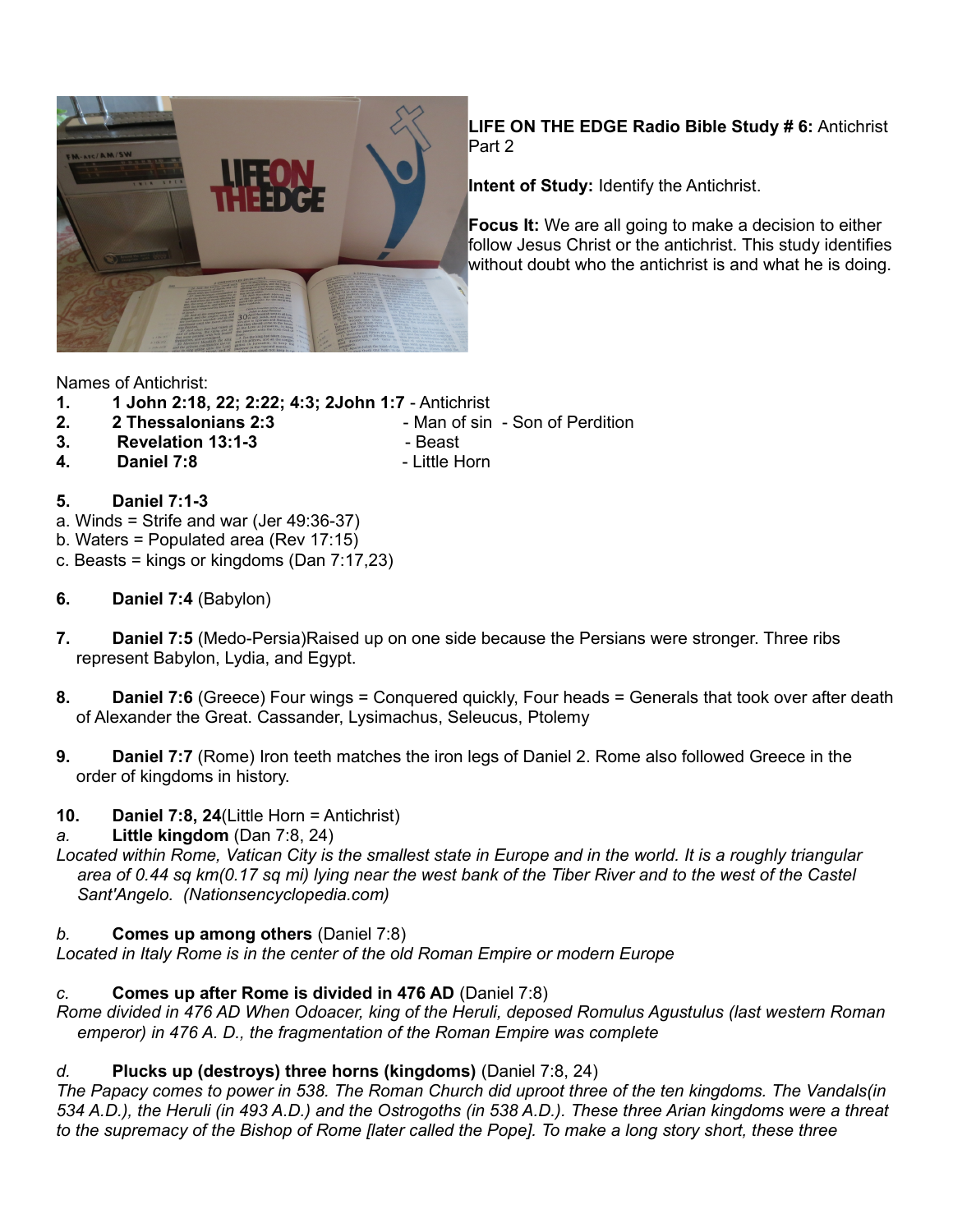*kingdoms eventually were uprooted by the imperial power acting under the influence of the Bishop of Rome. It is of great significance that in 533 A. D. Justinian proclaimed a decree which recognized the Pope's headship over all the churches of east and west. This decree was actually a letter written by Justinian to Pope John. But the Ostrogoths were still a threat to the supremacy of the Pope. They were uprooted in February 538 A.D. Thus Justinian's decree went into effect making the Bishop of Rome supreme.*

*Read History of the Christian Church Vol3 by Philip Schaff - (1819-1893), German-American theologian and church historian*

## *e.* **Different than the other kingdoms** (Daniel 7:24)

*The Bishop of Rome, in the seat of the Caesars, was now the greatest man in the West, and was soon forced to become the political as well as the spiritual head. To the Western world Rome was still the political capital hence the whole habit of mind, all ambition, pride, and sense of glory, and every social prejudice favored the evolution of the great city into the ecclesiastical capital. Civil as well as religious disputes were referred to the successor of Peter for settlement.* 

*Alexander Clarence Flick "The Rise of the Medieval Church" p168*

### *f.* **Prominent man speaking** (Daniel 7:8)

Pope is the head and has complete authority over the church.

## **11. Daniel 7:25 (Mark 2:7; John 10:30-33)**

### *g.* **Commits Blasphemy** (Daniel 7:25; Mark 2:7; John 10:30-33)

A*nd God Himself is obliged to abide by the judgment of His priests, and either not to pardon or to pardon, according as they refuse or give absolution... "The Dignity and Duties of the Priest" (excerpt) page 27 "We hold upon this earth the place of God Almighty." Pope Leo XII*

### **12. Daniel 7:21,25**

### *h.* **Persecuting Power** (Daniel 7:21,25)

*"That the Church of Rome has shed more innocent blood than any other institution that has ever existed among man kind will be questioned by no Protestant who has a competent knowledge of history." The History of the rise of the Spirit of Rationalism in Europe Vol. 2 Page 32*

### *i.* **Think to change time and law** (Daniel 7:25)

*"The Pope is of great authority and power, that he is able to modify, declare, or interpret even divine laws. The Pope can modify divine law, since his power is not of man, but of God, and he acts as vicegerent of God upon earth..." Lucius Ferraris in "Prompta Bibliotheca Canonica" Papa, Article 2 Volume 5*